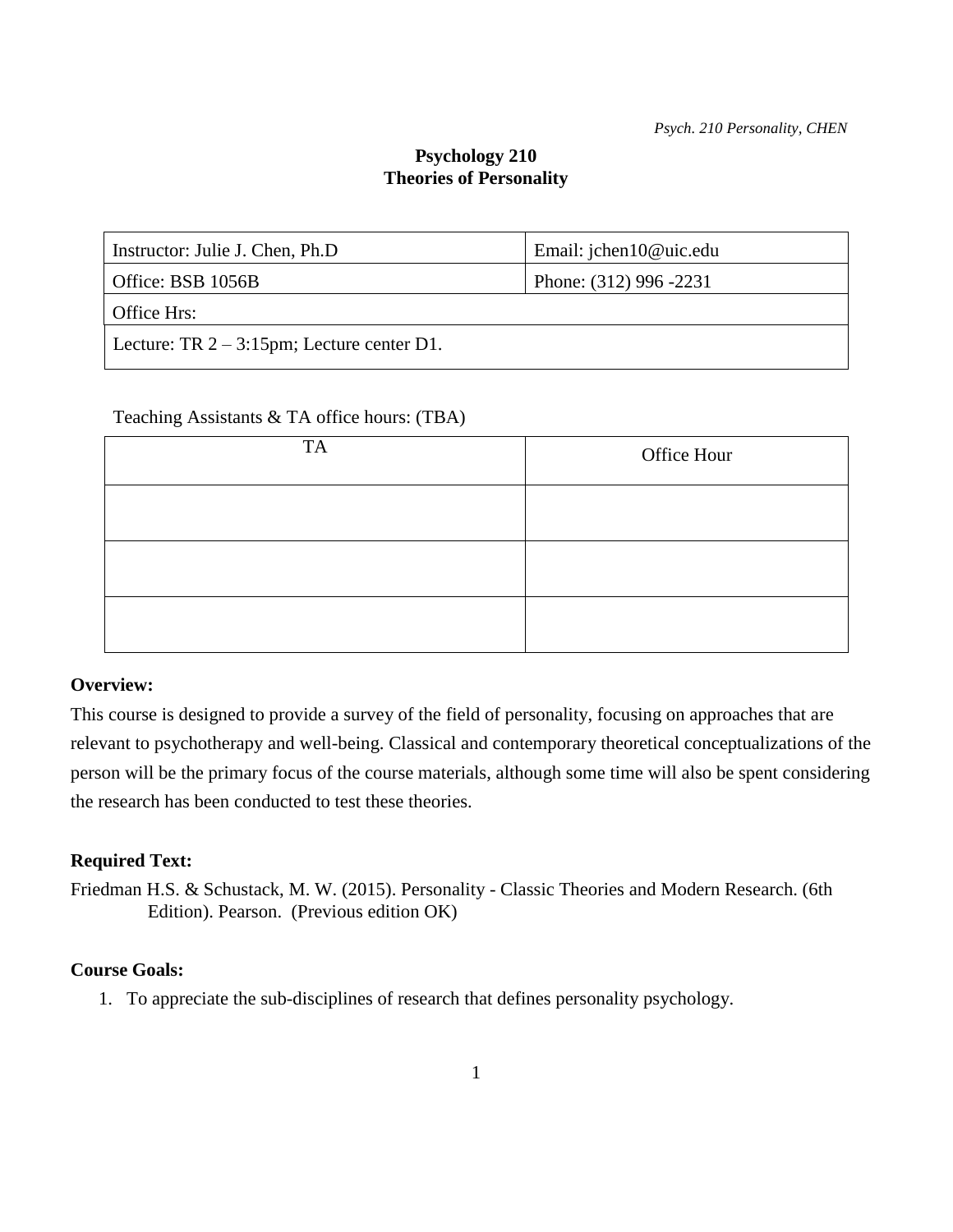*Psych. 210 Personality, CHEN*

- 2. To better understand the scientific method, in general, and the empirical research methods employed by personality psychology, in particular.
- 3. To improve your critical thinking and analytical reasoning abilities within the context of personality psychology.
- 4. To improve your ability to communicate personality psychological concepts and theories using the conventions of the field.
- 5. Finally, to promote insight into both the people around you and yourself.

# **Course Objectives:**

To accomplish these goals, you will:

- 1. Survey seven distinct areas of research within personality psychology, ranging from the psychoanalytic perspective, to contemporary theories of self-regulation.
- 2. Analyze and reflect on how the different methodologies that are commonly used in each area of research help to converge on a more complete understanding of the mechanisms involved in a given aspect of personality.
- 3. Complete a variety of personality inventories and consider your personal results in relation to different population distributions.
- 4. Reflect on and apply a theory of personality to your own life.

## **Assessments:**

Your final grade will be determined by means of the required examinations, paper and assignments (see below). Your final grade will be derived from your performance as follows:

# *Four Homework Assignments (3points X 4 = 12 points)*

Starting from Week 3, on Thursdays a SHORT paper will be assigned in lecture. You will write about your thoughts and reflections on a question I ask based on the lecture materials of that week. The purpose of the homework is to help you keep up with the lectures and the readings. Usually there is no single correct answer to the question. I expect you to show me that you are learning and thinking.

A total of 4 homework assignments will be given throughout the semester.

 Format of the Homework: Double-spaced; half a page minimum (roughly 150 words); Times New Roman font 12; Include your name on the assignment.

Submit all HW Assignments on Blackboard via Assignment. The submission deadline is always by 11:59pm the following Tuesday. NO HARDCOPY is accepted. NO LATE assignment is accepted.

# *Three exams (40points X3 = 120 points)*

The format of the two mid-terms and the final examination is multiple choices. Each exam has 40 questions. Final examination is non-cumulative. Exam questions cover **BOTH** lecture and textbook materials.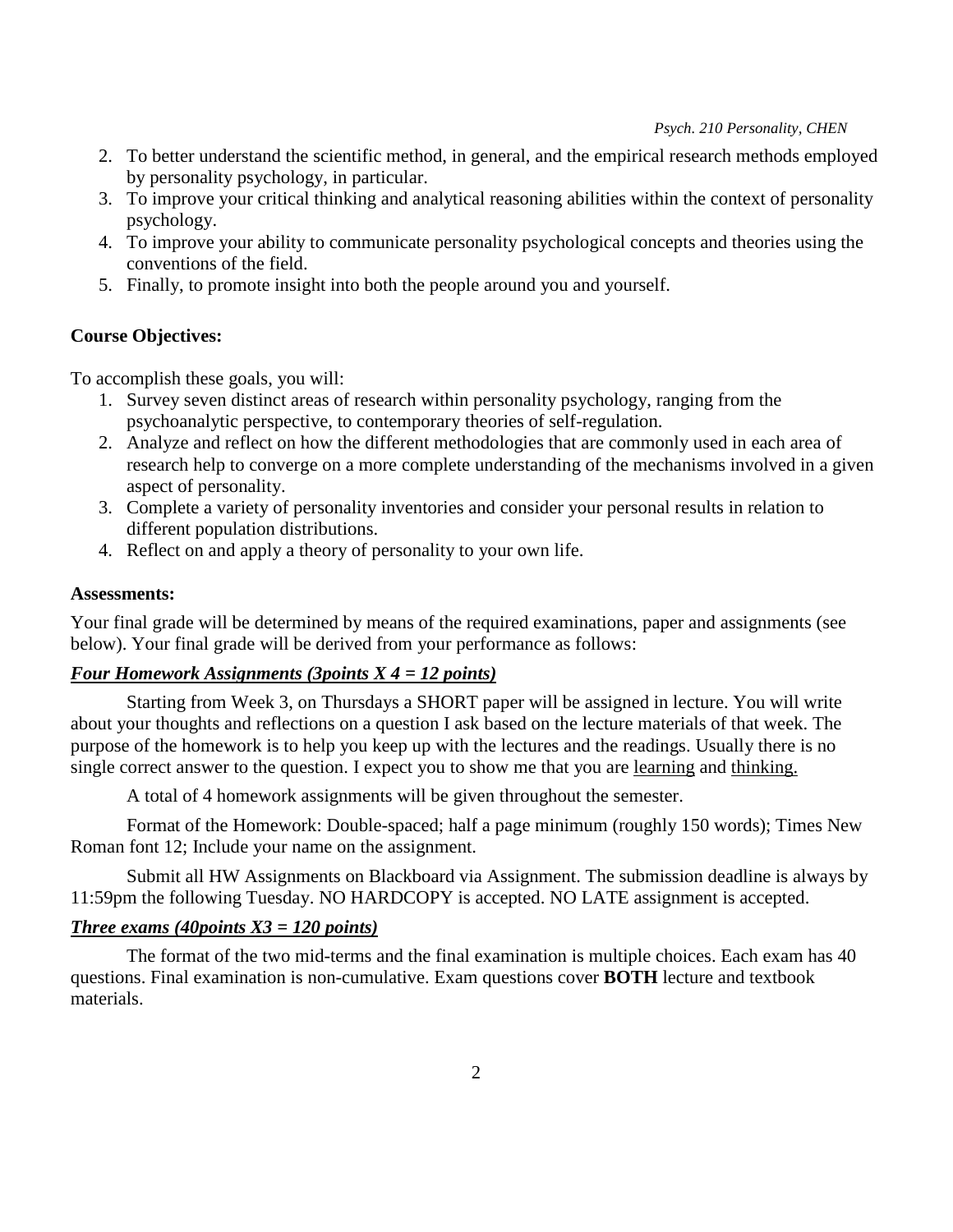#### *Paper (100 points)*

One of the goals of psychology is to help people learn more about themselves. In addition to gaining insight into yourself, applying the topics covered in class to your life helps make the course come to life. The best way to do this in a personality class is to use the theories we learn to discuss your own personality and how it has developed. Therefore, you will complete a discussion of your personality and how it can be explained by one or more theories from class. You will pick three aspects of your personality and use a theory that you learn in this class to discuss each aspect. A total of two different theories should be used (that is, you can use one theory to discuss two aspects and a second theory to discuss the third aspect; or you can use a different theory for each aspect; it's not acceptable to use one theory to discuss all three aspects). The paper should be five to seven pages long (double spaced, excluding the title page and the reference page), have at least three references, and should be in APA style. See a separate document for more detailed instructions.

#### **Total possible points = 12 + 120 + 100 = 232**

#### **Grades**

Your grade will be assigned according to the following scale.

| 90% or above | $70 - 79\%$ | $F$ 59% or below |
|--------------|-------------|------------------|
| $80 - 89%$   | $60 - 69\%$ |                  |

#### **Final Grade rounding**

If your final percentage is only 1% away from the cutoff AND you have perfect HW record, I will round you up.

#### **Makeup exam policy**

Makeup exams can be considered when there is a conflict exam, documented medical or family emergency. In case of these situations, you must contact me IN ADVANCE. Make up exams can only be scheduled within a week of the exam, because we will go over exam answers in class a week from the exam day.

#### **Late Paper Policy**

If you have difficulty to finish the paper on time, please discuss with me about your situation IN ADVANCE. An extension may be granted. Otherwise late paper submission will receive point deduction (10% points per day, till zero).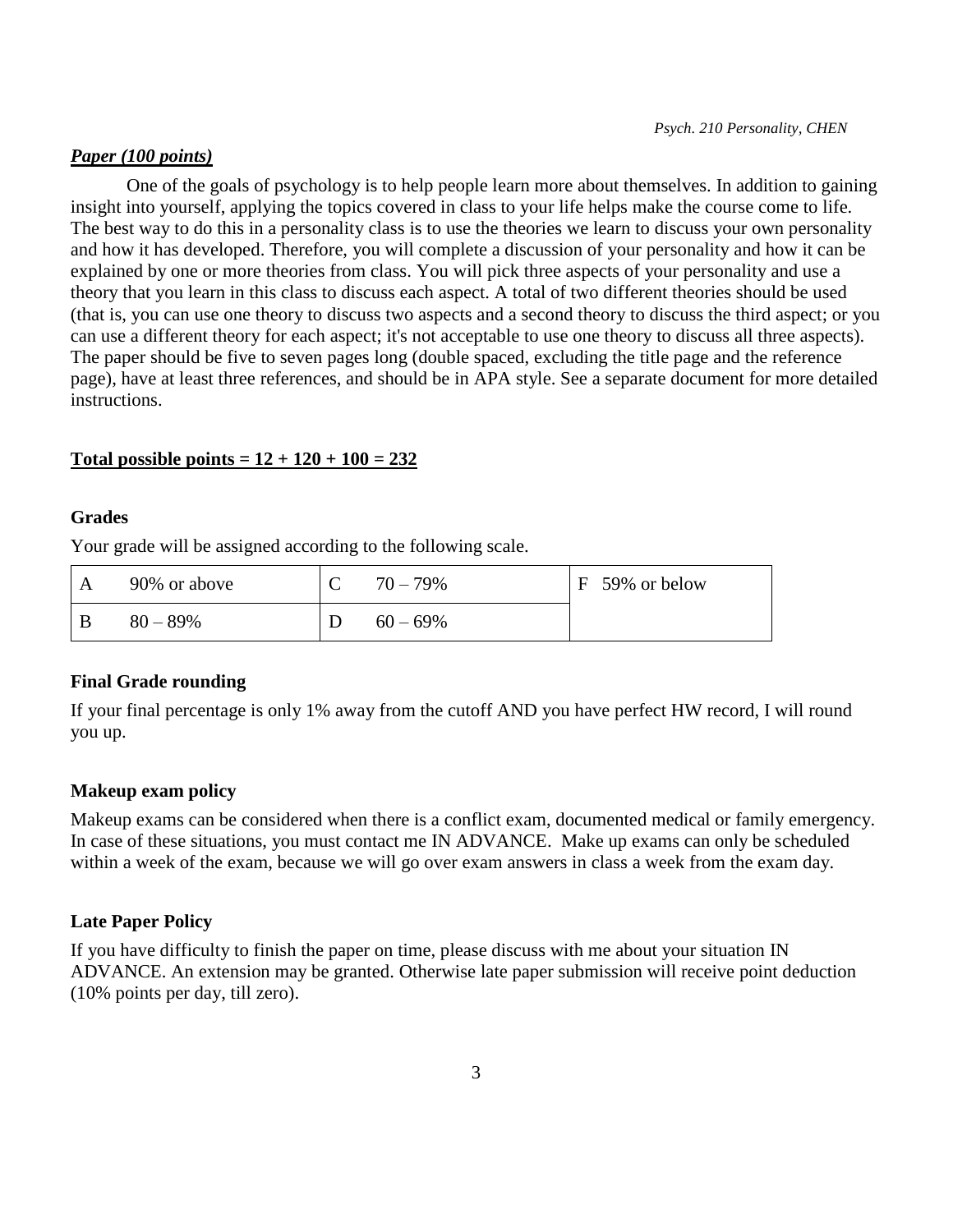## **Blackboard**

We will use Blackboard for course materials/announcements distribution, assignment submission, and grade posting, etc..

## **Office hour and Appointments**

During my office hours, you are welcome to walk in (BSB 1056B) without an appointment. If you need to meet me outside of the scheduled office hours, please make an appointment with me in advance.

# **Email Policy**

Please ALWAYS start the subject of your email with "Psyc. 210". This way I'll know it is a course-related issue, not a spam. And please sign your full name in your email if it's not already obvious in your email body.

## **Religious Holidays:**

Religious holidays are respected. If you need accommodations for religious reasons please contact me **in advance.** Arrangements can be made on individual basis.

#### **Student Athletes:**

Student athletes are required to provide the list of days that they will miss throughout the semester. Other accommodations such as exams on the road or paper extension may be arranged with the assistance of the Athletic Office.

#### **Special Accommodations:**

For students with documented physical or learning disabilities, I'm happy to provide any special accommodation that is needed. Please inform me of your situation within the first two weeks of the semester.

# **Additional Assistance:**

It is my job to help you succeed in this class. It is your job to try. Please take full advantage of me and the TAs' office hours. Never hesitate to bring forward a question. If you feel that you need additional sources of help, you may also consult the:

- Writing center<http://www.uic.edu/depts/engl/writing/>
- Psi Chi Tutoring: Psi Chi (the psychology honor society) students with expertise in various psychology courses hold office hours throughout the week. You can contact the President of UIC's Psi Chi chapter Jennifer Friedman (jfried23@uic.edu) for details.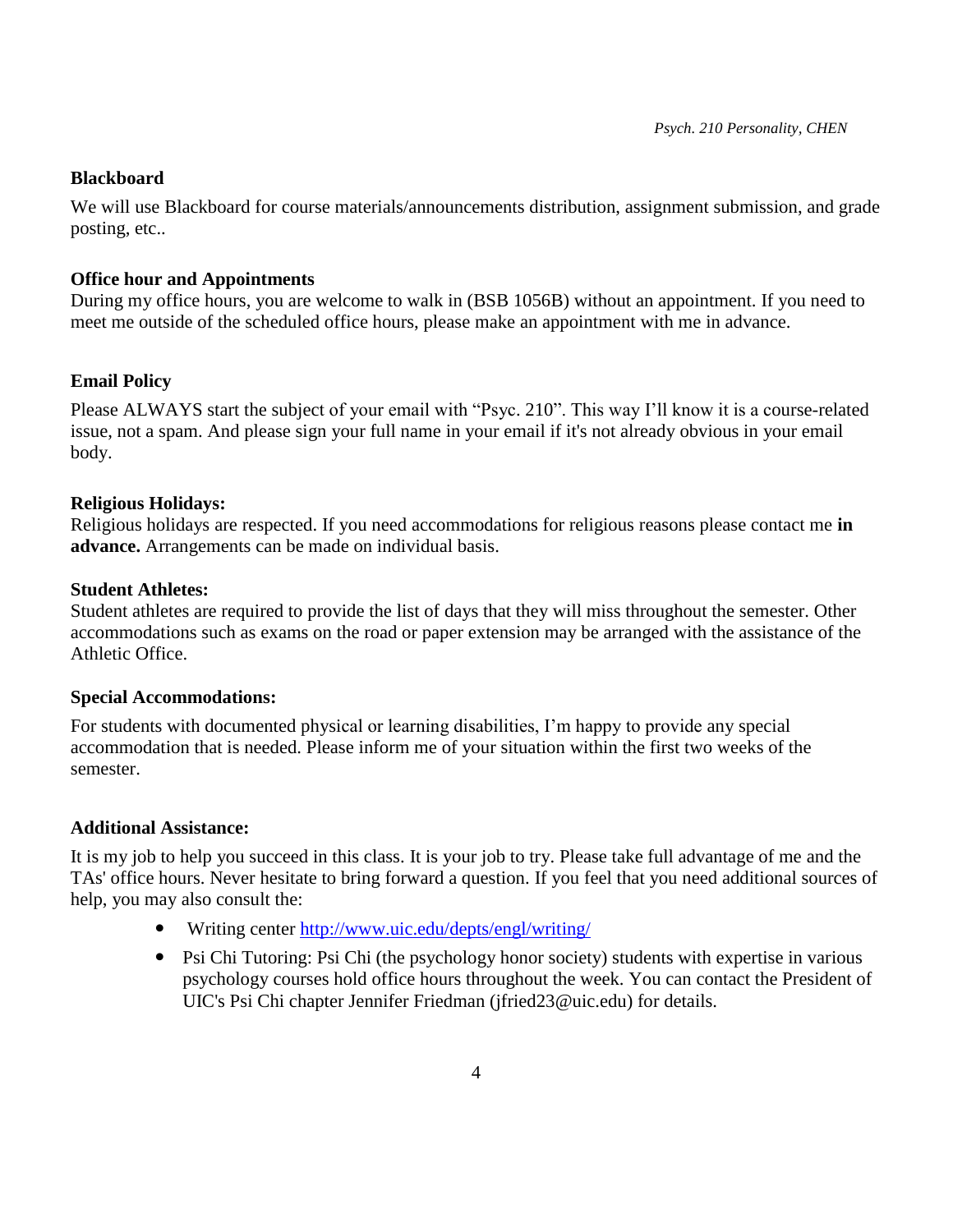## **Academic Integrity**

No electronic devices is allowed during exams or quizzes. Usage of them during a test will be considered cheating. It is every student's responsibility to observe academic integrity. Cheating and plagiarism will result in failure of assignments/exams to failure of the course.

## **Counseling services:**

UIC and the Department of Psychology provide a variety of services for students who experience mental or psychological difficulties, if such need occurs, please refer to the following:

- Counseling center:<http://www.uic.edu/depts/counseling/>
- Office of Applied Psychological Services:<http://portal.psch.uic.edu/Clinical/centers.aspx>
- In-touch Crisis Hotline:<http://www.uic.edu/depts/counseling/hotline.shtml/>
- Campus Advocacy Network:<http://www.uic.edu/depts/owa/advocacy.html>

## **Course Schedule**

 Note: This is a **tentative schedule** for the lecture materials in this semester. I may need to change the order of the chapters as we move along.

|        | Date      | <b>Topic</b>                                | <b>Reading</b>      |
|--------|-----------|---------------------------------------------|---------------------|
| WEEK 1 | Aug. $23$ | Introduction to course; What is personality | Chapter 1           |
|        | Aug. $25$ | Research methods                            | Chapter $1 & 2$     |
| WEEK 2 | Aug.30    | Issues in Personality assessments           | Chapter 2           |
|        | Sep.1     |                                             |                     |
| WEEK 3 | Sep.6     | Psychoanalytic theory                       | Chapter 3           |
|        | Sep.8     |                                             |                     |
| WEEK4  | Sep.13    | Neo-analytic theories                       | Chapter 4 (HW1 due) |
|        | Sep.15    |                                             |                     |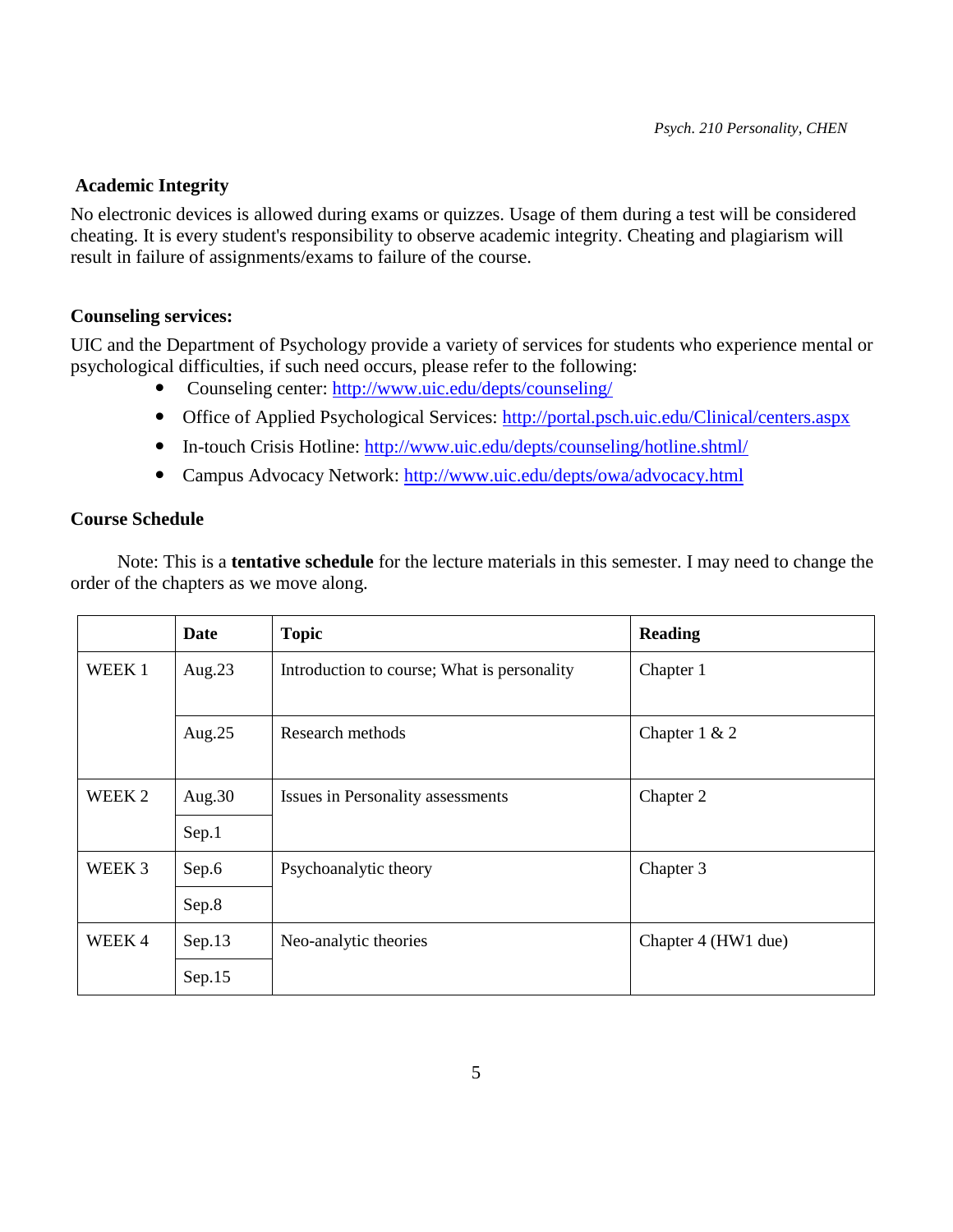*Psych. 210 Personality, CHEN*

| WEEK <sub>5</sub>          | Sep.20 | Neo-analytic theories                 | Chapter 4 (HW2 due)                     |
|----------------------------|--------|---------------------------------------|-----------------------------------------|
|                            | Sep.22 | Humanism, Existential theories        | Chapter 9                               |
| WEEK 6                     | Sep.27 | <b>First Exam</b>                     | <b>Chapter 1,2, 3, 4</b>                |
|                            | Sep.29 | Humanism, Existential theories        | Chapter 9                               |
| WEEK <sub>7</sub><br>Oct.4 |        | Trait theory                          | Chapter 8 (HW3 due)                     |
|                            | Oct.6  | Trait theory                          | Chapter 8                               |
| WEEK 8<br>Oct.11           |        | Trait theory - Motives                | Chapter 8 (HW4 due)                     |
|                            | Oct.13 | Behaviorism                           | Chapter 6                               |
| WEEK 9                     | Oct.18 | Behaviorism                           | Chapter 6                               |
|                            | Oct.20 | Biological approach                   | Chapter 5                               |
| WEEK 10                    | Oct.25 | Biological approach                   | Chapter 5                               |
|                            | Oct.27 | Exam 2                                | Chapters 6, 8, 9                        |
| WEEK 11                    | Nov.1  | Biological approach                   | Chapter 5                               |
|                            | Nov.3  | Cognitive approach                    | Chapter 7                               |
| WEEK 12                    | Nov.8  | Cognitive approach                    | Chapter 7                               |
|                            | Nov.10 | Cognitive approach                    | Chapter 7                               |
| WEEK 13                    | Nov.15 | Self-regulation                       | (Paper due by 11:59pm on<br>SafeAssign) |
|                            | Nov.17 | Self-regulation                       |                                         |
| WEEK 14                    | Nov.22 | Sex difference                        | Chapter 11                              |
|                            | Nov.24 | <b>Thanksgiving Break, No Class</b>   |                                         |
| WEEK 15                    | Nov.29 | Personality and culture               | Chapter 13                              |
|                            | De.1   | Careers in personality psych; Wrap up |                                         |
| Final's                    |        |                                       |                                         |